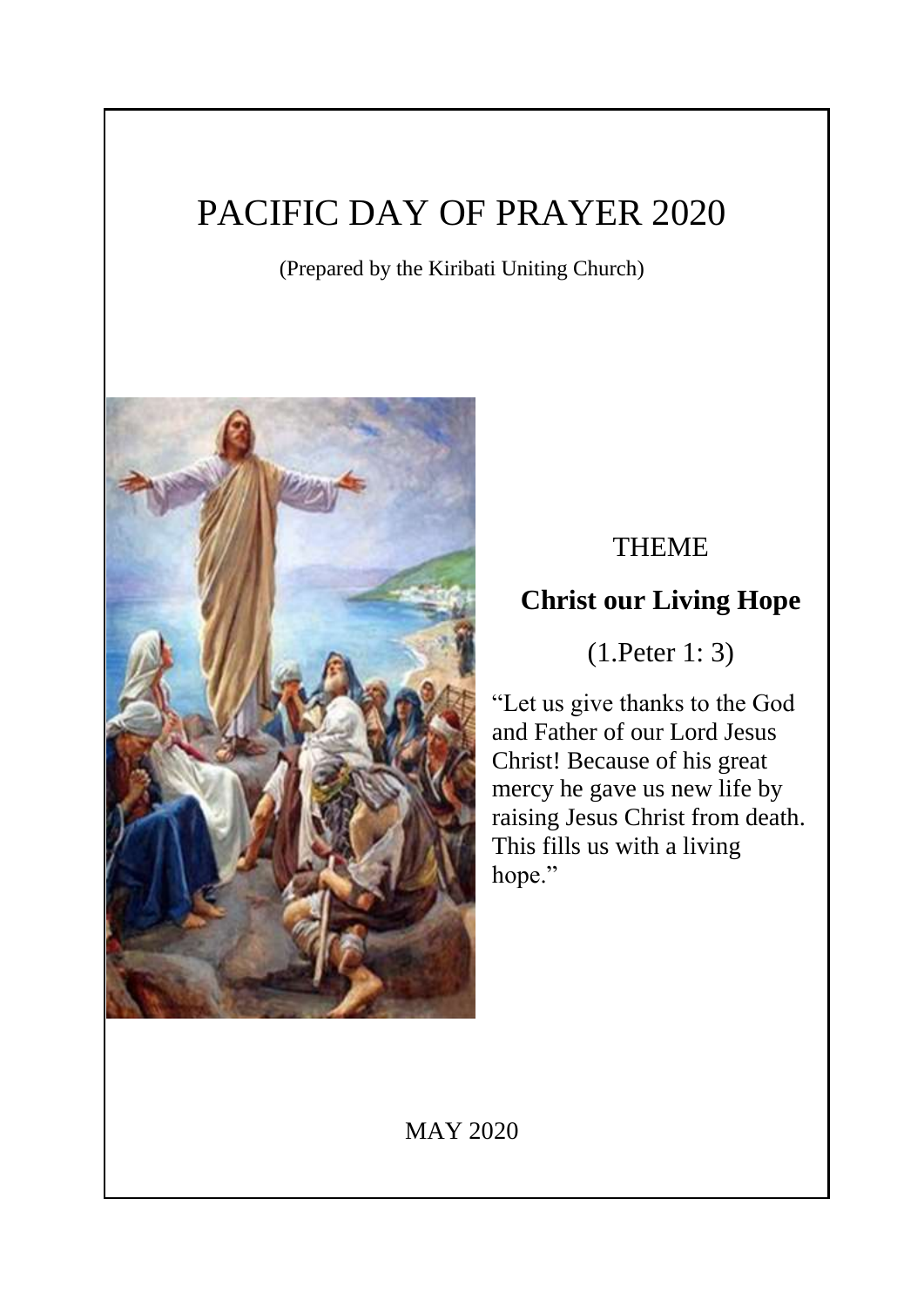# **WELCOME TO THE PACIFIC DAY OF PRAYER, 2020**

# **Foreword**

Kam na mauri and warm greetings to you all in the name of our Lord and Saviour Jesus Christ; May the peace, love and grace of God the Father, the Son and Holy Spirit rests and strengthen our bond of unity as families, communities and countries as we joined together in this year"s Pacific Day of Prayer.

The theme for this year"s Pacific Day of Prayer is, "Christ our Living Hope". The theme is based on 1 Peter 1: 3 – 12. Peter wrote his letter to strengthen the faith and hope of the Christians both Jews and Gentiles all over the world who suffered persecution at the hands of the Roman emperors. The suffering and pain experienced by the Christians was an issue the Church encountered during Nero"s reign in 64 AD. The word persecution does not only mean suffering from cruel political and injustice system. It also applies to the sufferings that we encountered in our daily lives.

As we prepared this liturgy, we were conscious of the spread of the pandemic nobel coronavirus (COVID 19) in countries around the world including some of the Pacific Islands, and also the aftermath of severe tropical Cyclone Harold that struck Vanuatu, Solomon Is, Fiji and Tonga. The calamity of the unpredictable phenomenon of the coronavirus is overwhelming and life threatening, not only to those countries affected but to the world at large. Similarly, the aftermath of cyclone Harold is devastating and destructive to the life of those affected in the Pacific Islands.

We in the Pacific have our own stories to tell in relation to the different issues that we encountered in our daily life; in homes, workplaces, communities, churches, our environment, our social and political relations with one another and the world at large and so forth. The saddest depressing stories are still persistent in our midst with impacts comparable to coronavirus and other natural disasters; or in other words, both had put more pressure on the existing impacts of our issues in our various contexts. As coronavirus and natural disasters bring fear, pain, chaos, anxiety, despair, hopelessness, homelessness, hunger, pain and loss of life, the same experience reverberate in our stories of today.

The message of Easter expresses God"s love and salvation for us sinners to be cleansed from our sins and to live a righteous life according to His Will. Our Risen Lord Jesus on the Dawn of the First Day says, "Do not be afraid. Go and tell My brethren to go to Galilee, and there they will see Me" (Matthew 28: 10). The dawn of a new day brings forth good news for new beginnings and new creation to take place. The return to Galilee or to our hometown to see our Risen Lord Jesus is a call for new changes to take place in our life after we failed Him on our journey as faithful people. The Easter message reminds us to prove our true identity as Christ followers and how we obediently surrender ourselves to His calling in the first place to follow Him.

There are existing empires in our midst and from outside our regions who continue to control and exert power over the powerless. It is within our family, communities, and from those outside our regions. The Easter message speaks to us to "Rise" with Christ and "not to be afraid" to start afresh. We have to examine ourselves and our roles as Christians to see and to hear the cry of those who continue to suffer, the oppressed, those deprived of their human rights and dignity, the poor, women/girls and children being abused and violated, those with bleak future for their children and generations because of climate impacts, etc. Their cry depicts God's crying in our midst.

We are to become life affirming communities. It is through our obedience to Christ Calling that we have to stand in solidarity with them and to be the prophetical voice of God against the injustices systems prevailing in our societies and the world at large. We are to be visionaries and to continue in our prayers for all people who are experiencing sufferings from the calamity of this world. Our support with whatever means we could offer to minimise risks and to save and secure life, is part of our devotion and commitment to Christ. Let us embraced them together to sing the Lord"s song, "Christ our Living Hope" for a brighter and hopeful future for them and for us in our faith journey.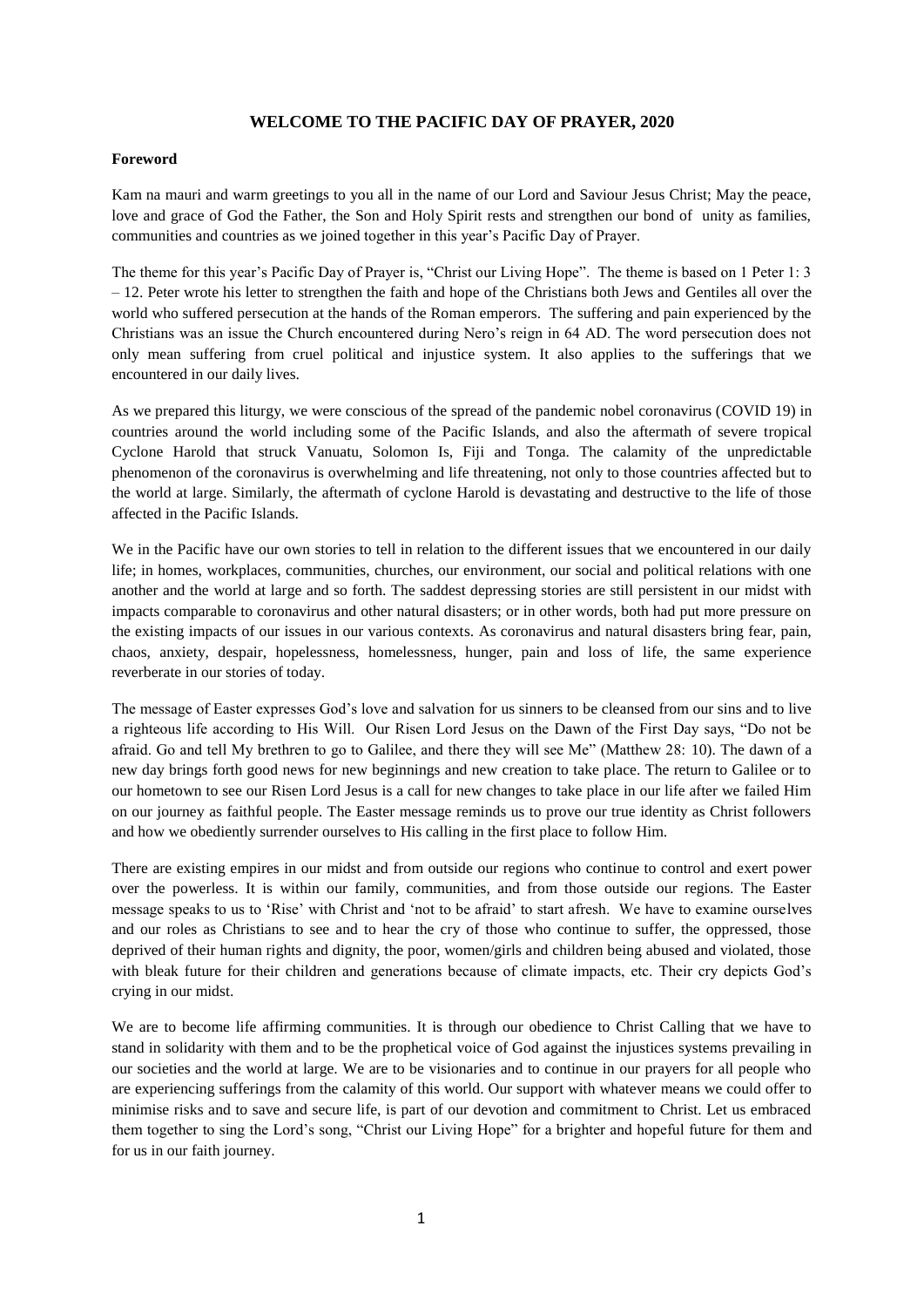"Let us give thanks to the God and Father of our Lord Jesus Christ! Because of his great mercy he gave us new life by raising Jesus Christ from death. This fills us with a living hope." (1 Peter 1: 3).

We acknowledge the Pacific Council of Churches for giving Kiribati the opportunity to prepare the program for this Pacific Day of Prayer where churches are to unite together in prayer and to discern who God is for us in the Pacific. We give thanks to God through His Holy Spirit for His presence and guidance in the Committee meetings and deliberations.

The Program consists of two bible studies and a sermon outline to help you in your sermon preparation and the order of service. For the order of service, feel free to change it to what you normally did in your congregation, keeping in mind the list of items to pray for in the Intercessory Prayer.

May God the Father, Son and Holy Spirit bless you all in your ministry for Christ our Risen Lord.

enter

**Rev. Maleta Kutimeni Tenten Secretary for Mission**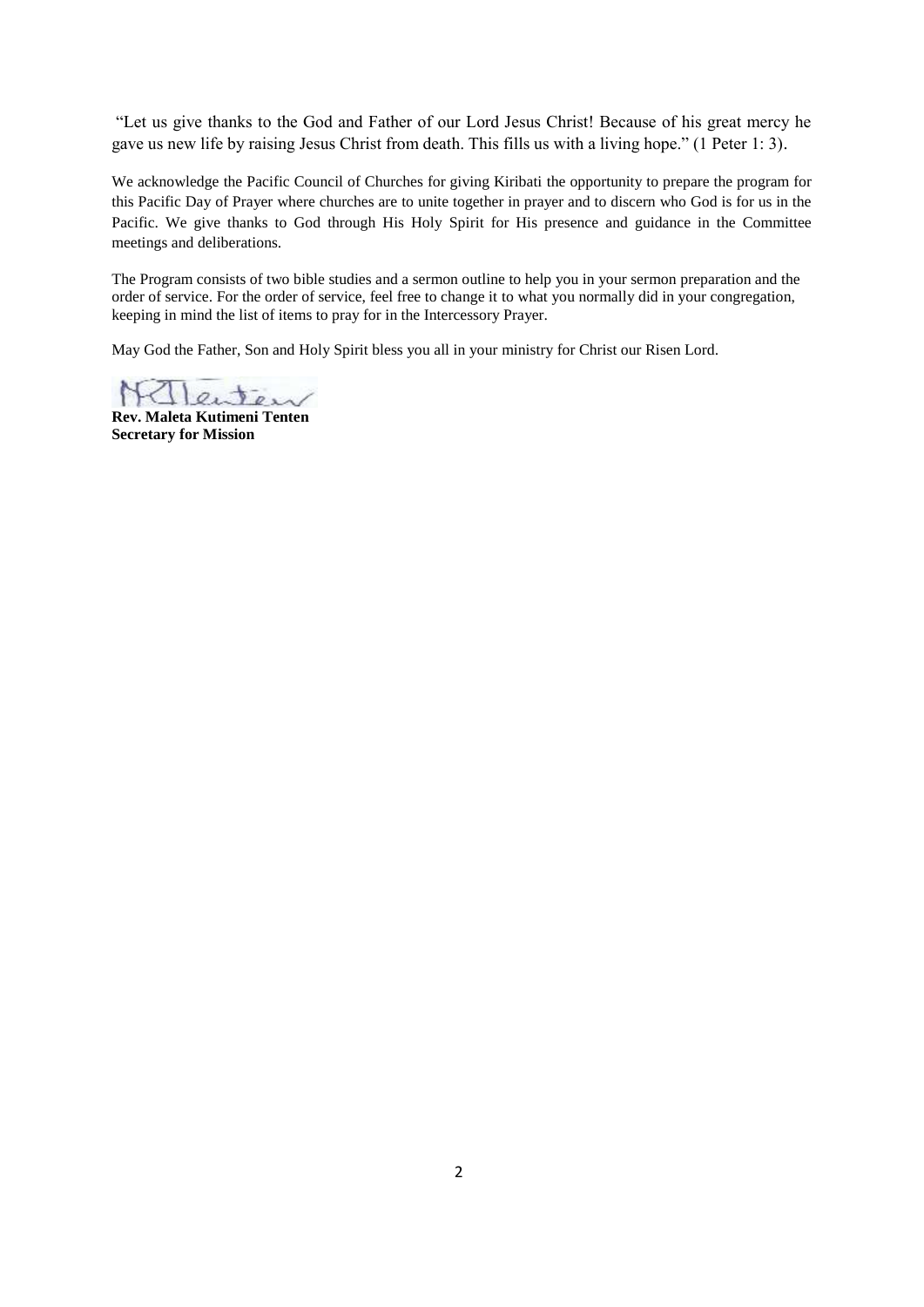# **BIBLE STUDIES**

There are two bible studies for this year"s Pacific Day of Prayer. You are requested to have the bible studies two days prior to the actual day set for the service of worship.

### **BIBLE STUDY ONE**

OPENING PROGRAMME

SHORT PRAYER

HYMN/SONG

READING: **Psalms 118: 5 – 13;**

## **THEME**: **Trust Never Doubt**

AIM: For participants to be able to learn and understand God as the living hope for His people in every particular context.

**Step One:** The whole group should read the reading carefully before dispersing to working groups.

# **Step Two: Introductory Note**

The bible studies facilitator should give an introductory background to the reading to assist participants understand the content of the reading.

#### **Step Three:** Group work

- (a). Divide members to groups as directed by the bible study facilitator. Ask each group to re-read the reading carefully to all members of the group and all must read and understand what the reading is all about
- (b). Group sharing each member should share what he/she thinks the reading is all about and share his or her interests.
- (c) After sharing, then each group must answer these questions

#### **Questions**

- 1. Identify critical issues that mostly distress you or other people and how would you address them?
- 2. In verse 7 the psalmist talked about his enemies being defeated. In our Pacific context today, who are your enemies? What have you done as an individual Christian to overcome your enemies?
- 3. What do you think your church should do in order to address the issues you identified in question No.1?
- 4. Do you think the theme: Christ our Living Hope helps us as we encountered the different crisis in our current situation?

# **Step 4: Presentation to plenary**

Each group should report and share their findings in plenary, questions and discussions

#### **Step 5: APPROPRIATION:**

(a). How would you see the reading in the light of our struggle as Pacific islanders against the issues we encountered today?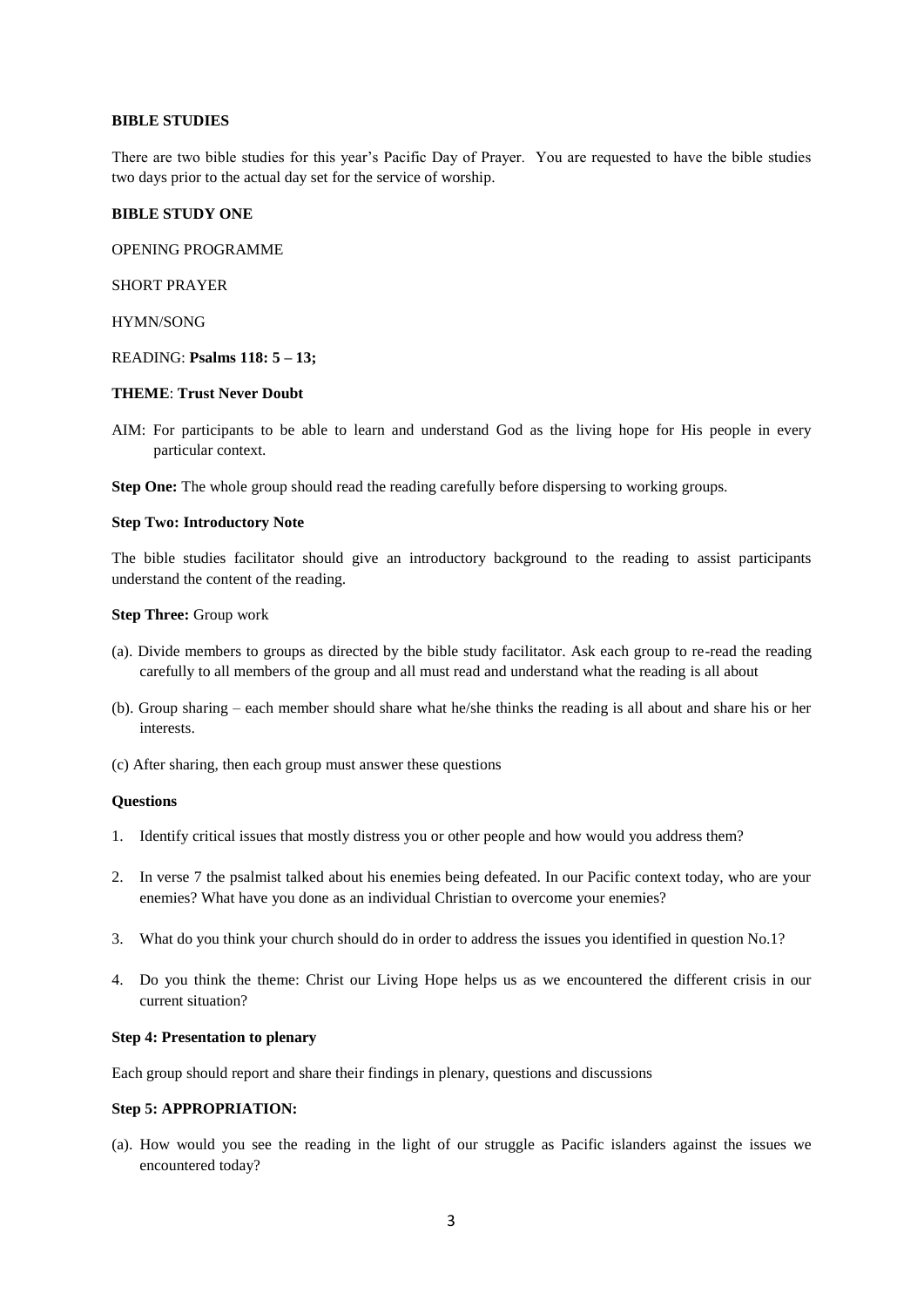(b). Identify Egypt and Babylon in the Pacific today? (see the introductory note below)

(c). What does it mean for you to trust in God in the midst of fear and hopelessness?

**Step 6:** Closing: Song/Hymn & Prayer and Benediction

#### **Introductory Note – Background Psalms 118: 5 – 9**

Some of the scholars believed that the book of Psalms is a collection of books which contains different themes of which all pointed to God as sole Creator. The book of Psalms is divided into the following books such as: Book I: Psalms 1 – 41, Book II: Psalms 42 –72, Book III: Psalms 73 – 89, Book IV: Psalms 90 – 106 and Book V: Psalms 107 – 150. Each Psalms in each particular book has their own themes which all pointed to God, either in thanksgiving or praise, confession and intercessory prayers.

Psalms 118, was thought to have been composed by the composer in 444 BC may be after the rebuilding of the temple and the wall of Jerusalem. King Solomon built the temple in 950 BC that is years before the coming of Christ. In the year 587/6 the Babylonian army destroyed the temple and the people together with their leaders were taken as captives or prisoners to Babylon. Psalms 118 is also thought of as reflecting the Egyptian episode where the Israelites were treated as slaves and suffered injustice and ill treatment.

Verses  $5 - 7$ : Tell us what God did to help and save his people. The use of the 'Me' and 'I' in these verses does not refer to one person but to Israel as a community and country. This we can also take this to mean people of the Pacific or Pacific communities.

Verses  $8 - 9$ : The word 'Trust' is an important and significant word in any context. It means believing that someone is faithful, reliable, honest and responsible..The Psalmist teaches us that Trusting in the Lord is much more important than trusting in someone else or existing powers of evil in the world.

Verses 9 – 13: The enemies surround Israel and explained as like a cloud of bees. Bees are insects that make something sticky and sweet. Bees are also regarded as a dangerous insect because it can sting and provide sharp pain. Bees live together and can fly as a cloud or swarm and attach to people both individual and community. However, he destroyed them in the name of the Lord. Everything is in the power of the Lord. He loves his people and punishes those who create injustice and suffering to his people.

# **BIBLE STUDY TWO**

OPENING PROGRAM

SHORT PRAYER

HYMN/SONG

READING: Mark 5: 1 - 20

#### **THEME**: **Power in Action**

**Step 1:** The whole group should read the reading carefully before dispersing to working groups.

**Step 2:** Introductory Note

The bible studies facilitator should give an introductory background to the reading to assist participants understand the content of the reading.

**Step 3**: Group work

(a). Divide members to groups as directed by the bible study facilitator. Ask each group to re-read the reading carefully to all members of the group and all must read and understand what the reading is all about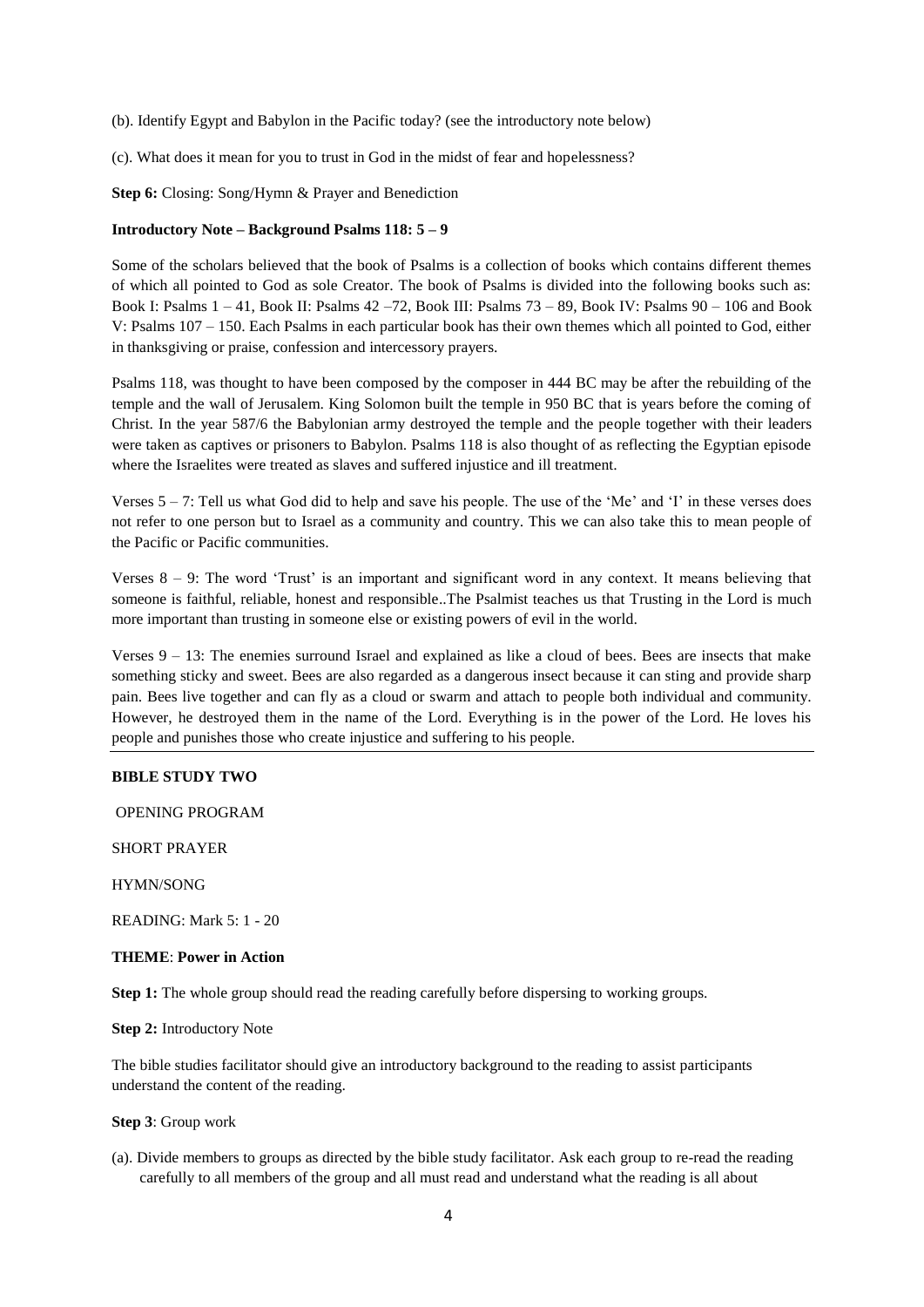- (b). Group sharing that is each member should share what he/she thinks the reading is all about and share his or her interests.
- (c). After sharing, then each group must answer these questions

# **Questions**

- 1. In the story when Jesus and his disciples arrived at the other side of the lake Galilee at the territory of Gerasa; he was met by a man who came from the burial caves. Why Jesus was met by this man and where are the people?
- 2. The man lived in burial caves, how would you relate this to our context in the Pacific today? Especially our own countries and communities? What are burial caves for us today?
- 3. The man was possessed by an evil spirit and being chained both hands and feet, sometimes he broke the chains. What does this mean to you as Pacific women and men? (chained /unchained)
- 4. The man"s name is Mob or Legion (not his real name) which means many, please list down the legions we encountered in our own countries, communities, Churches and Governments today.
- 5. Jesus power was in action and proved to be stronger than the army of evil spirit; instead of destroying the evil spirits right away, he sent them to the herds of pigs, the pigs ran into the sea and all drowned. How would you see Jesus" action in the light of our struggles with the COVID 19, Climate Change & Sea Level Rise, Women & Children issues, Gender Inequality, Impacts of Globalization and other related issues?
- 6. The story in Mark 5:  $1 20$ , tell us that people feared when Jesus healed the man possessed with evil spirits and sent the evil spirits into the pigs. What caused the people to fear? Who were these people?

**Step 4:** Presentation to Plenary, Questions and Discussions.

#### **Step 5**: Appropriation:

- (a). Different groups are asked to appropriate the text and state its relevancy to the issues we encountered today.
- (b). What lessons do you learn from the story, does it help to keep your faith alive in Christ our living Hope?
- (c). How do we understand power in action mean for us today?

# **Step 6**: Closing: Song/Hymn & Prayer and Benediction

#### **Introductory Note:**

The Gospel of Mark was written round about the year 60 AD before the destruction of Jerusalem in the year 70 AD. Though the gospel was ascribed to John Mark, yet there is no account in the gospel that state Mark as the author, but the early Christians had no doubt that John Mark wrote the gospel. Mark lived in Jerusalem as we can see in Acts 12: 12; he was not an important figure like Paul or Peter. He was a co-worker at different times with Paul and Barnabas (Col 4: 10) and Peter. Mark was said to be a valuable witness to the events and words, especially Jesus last week as Mark lived in Jerusalem. There were those who suggest that Mark get most of his information from Peter. However, it was certain that Mark was with Peter in Rome (1.Peter 5: 13). Most scholars believed that the gospel was written in Rome before the death of Peter in 64 AD.

Mark had more than one purpose in writing the gospel: First, he wrote to make the good news accessible to the Gentile. Rome was a Gentile city, there were many Jews living in Rome they were drawn there by trade and business. The Church in Rome consisted of Gentiles and Jewish Christians. The gospel was also written to encourage the Christians facing persecution. Rome was the imperial capital where the government functions and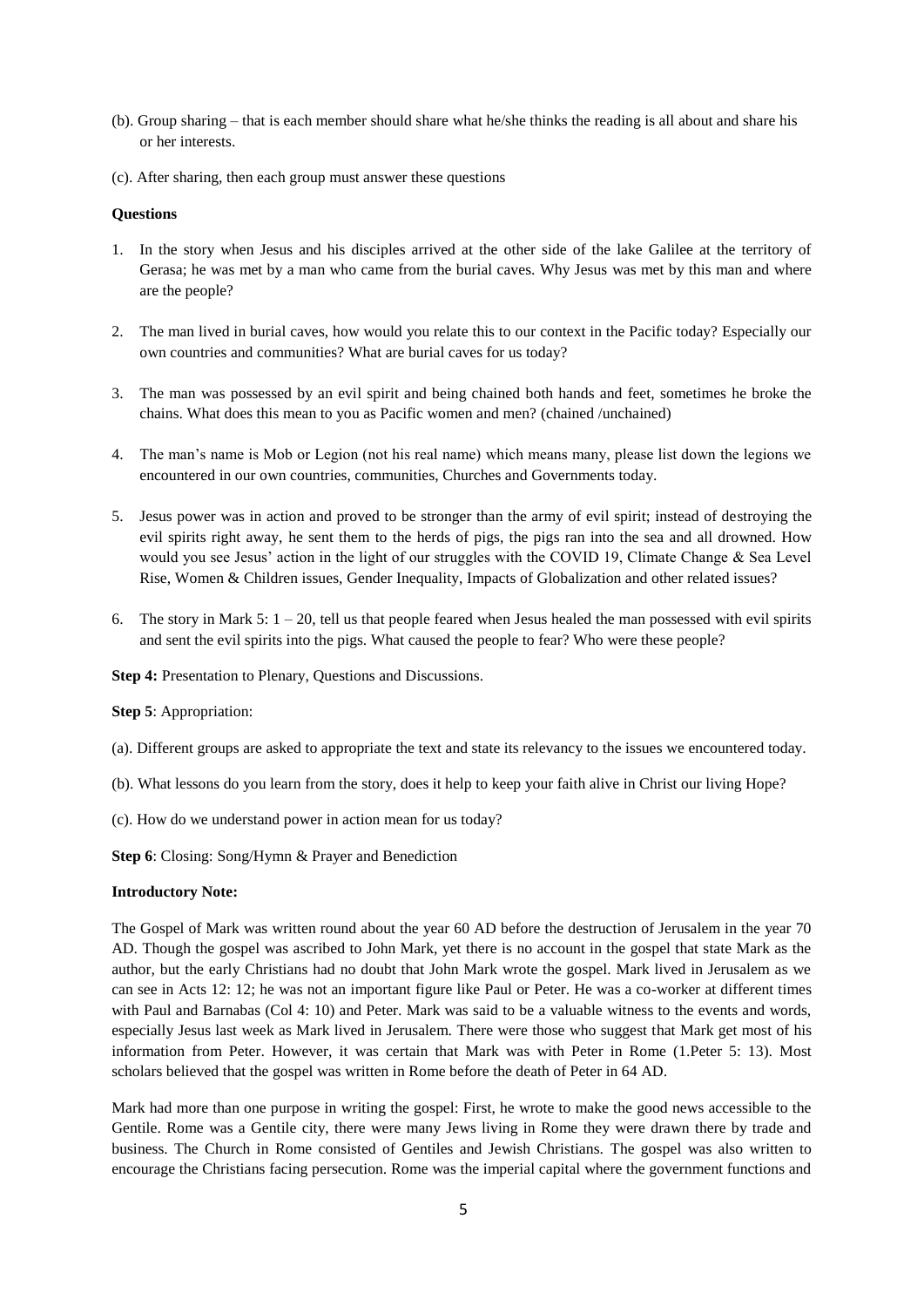the very place where persecution emerged. The other purpose for writing the gospel was to defend the faith of the church. Mark described the nature of Jesus and removed false ideas about him. Mark does not only describe Jesus humanity, but also described him as more than a prophet; he is the Son of God.

If Mark wrote with the purpose of bringing the Good News to the Gentiles, it is therefore very appropriate to look at Mark 5:  $1 - 20$  in the light of our theme: Christ our Living Hope.

Mark 5: 1 Jesus went to the east side of the lake. Some copies of Mark"s book have "Gergesenes" as a name for these people from Gerasa. And some copies have 'Gadarenes'.

Mark 5: 2 The graves were caves among the rocks. People thought that evil spirits lived among graves.

Mark 5: 2-3 The details about the chains show how strong the mad man was. Mark perhaps wants to show that the power of Jesus to cure the man was much stronger. Perhaps that is why he includes these details.

Mark 5: 5 The man could never stop to rest and he was a great danger to the people.

Mark 5: 6-8 The man called Jesus 'the Son of the most high God'. He perhaps meant, 'You are the Messiah.' The "unclean" spirits were afraid that Jesus was going to punish them. They recognised his power.

Mark 5: 9 In those days (and even in some countries today), to know a person's name is to have some power over him. People also thought that nobody could send an evil spirit out of a person unless they knew the evil spirit's name. Perhaps Jesus asked the man's name to show that he wanted to help him. A 'legion' was a section of the Roman army, of about 6000 soldiers. The man believed that many evil spirits had gone into him. It is possible that Roman soldiers had frightened the man in the past. This may have caused his very disturbed mental state.

Mark 5: 10-13 Some people do not believe that evil spirits exist. They think that the man's screams probably frightened the pigs. The men should have guarded the pigs. But the men were watching Jesus instead. So they could not stop the pigs from rushing down the hill into the lake.

In Luke (8:31) says that the evil spirits did not want Jesus to send them into the place for punishment. This is the place where God will put evil spirits on the day of judgement. The evil spirits were afraid that Jesus would punish them now. Jews would not keep pigs. The law said that they must not eat pigs (Leviticus 11:7). The owners of the pigs would therefore have been Gentiles. Some people blame Jesus because he allowed the death of 2000 pigs. They say that the owners had lost their way to earn money. But the healthy mind of a person is more important than money. The death of the pigs convinced the man that he was now free from control by evil spirits.

Mark 5: 15 The man was sitting as a disciple would sit. He was waiting for Jesus to teach him.

Mark 5: 17 The man was no longer a dangerous public nuisance. The people should have been happy for the man"s return to health. But, instead, they were frightened. They did not want Jesus to disturb their lives any more. His power might affect them too much.

Mark 5: 18-20 Jesus did not usually tell a person to speak about his healing. But Jesus was in 'Decapolis'. "Decapolis" is a Greek word that means "Ten Towns". They were cities east and south of the River Jordan, where Greek people had lived for about three hundred years. So Jesus was in Gentile territory to which he would not return. Therefore there was no danger that crowds of Jews would want to make Jesus king. Jesus sent the man to tell other people the good news. He would be a witness among Gentiles to the saving power of Jesus. To explain the miracle to other people would also make the man"s own faith stronger.

Very interestingly to note was the fact that Jesus was not welcomed by people but the man possessed with the evil spirit. This raised the question why the people did not come to welcome Jesus? Was fear the reason? The other question is fear of what? The answer to these questions can be explored as you reflect on the story itself. The story though tell about the man possessed by the evil spirits, it also reminds us of the active forces of evil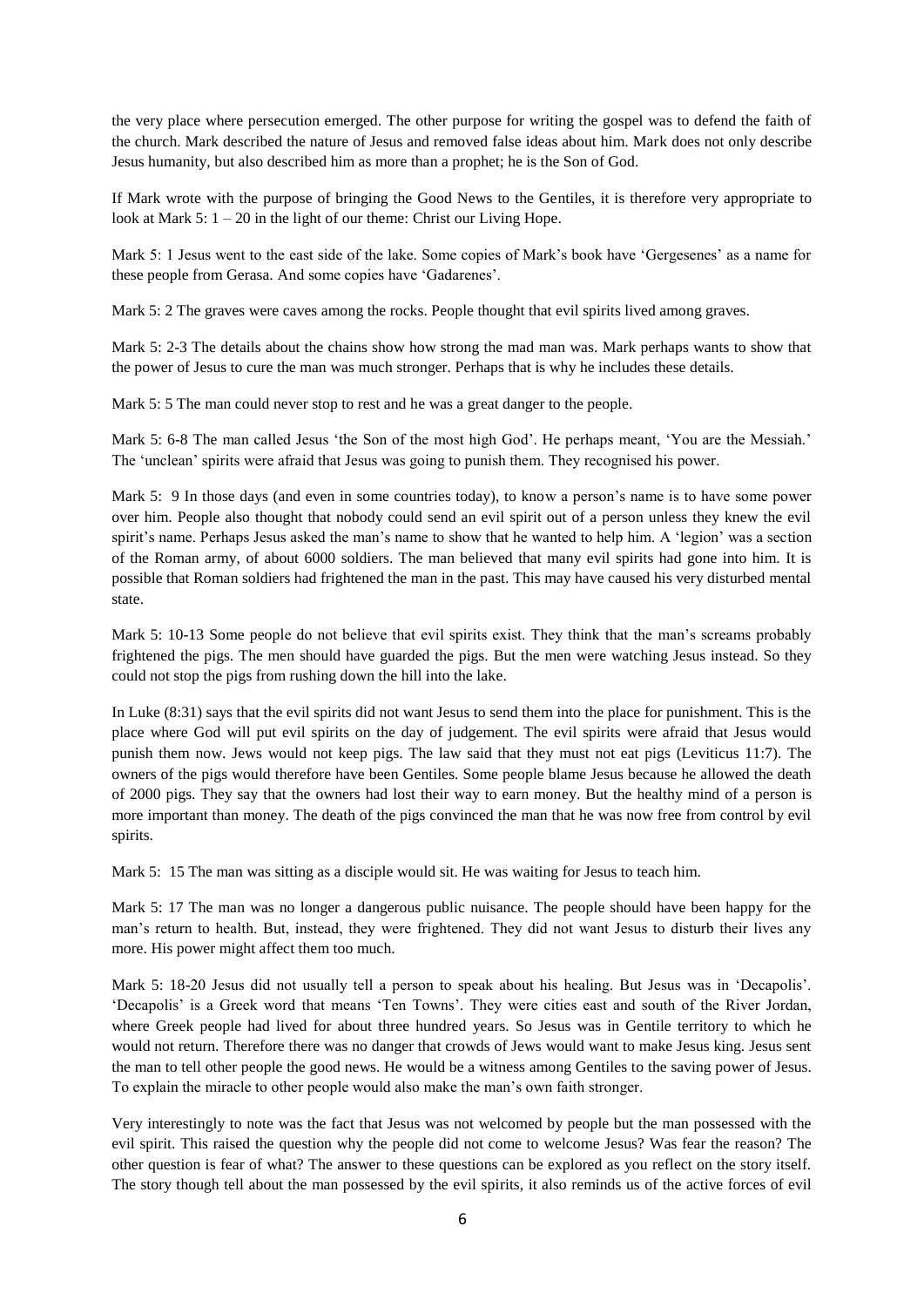we encountered today. Can we identify these evil forces in our own different countries, communities and churches?

Fear is part of our everyday life especially as we encountered the issue of covid 19, the aftermath of severe cyclone Harold and its destructions, climate change & sea level rise and its related issues, violence against women/girls and children, sexual abuse to women and children, gender inequalities, genocides, etc... However, the theme "Christ our Hope" does not only encourage us to stand firm in our faith, but it also challenges us to work together as families, communities, churches and government to find relevant solutions to reduce the risk of fear.

---------------------------------------------------------------------------------------------------------------------------

# SERMON OUTLINE

Reading: 1. Peter 1: 3 – 12

Text: vs. 3

Theme: "Christ Our Living Hope"

#### Introduction

The text for the sermon is taken from 1.Peter 1: 3 and based on the 2018 Pacific Conference of Churches Assembly theme: How Can We Sing the Lord"s Song in a Strange Land. You are requested to explore the text in its context and understand the situation by which Paul wrote, and try to relate it systematically to our current situation. Try to think in terms of persecution that cause fear and how God act in Christ to bring living hope. The bible studies themes of Trust and Never Doubt (Ps 118) and Power in Action (Mark 5) demonstrated the theme of Christ our Living Hope to give us hope and not fear as we journeyed through and face the crisis in our own time. This reminds us that the Spirit of God is moving through our lives bringing hope, faith and confidence.

# Note

Feel free to come up with your own stories or testimonies that could be in the form of a drama, skid, songs, depicting the issues happening in your context to be included in the Order of Service / Bible Studies

#### **ORDER OF WORSHIP**

- 1. Call to worship
- 2. Prayer of adoration
- 3. Hymn/Song
- 4. Prayer of Thanks Giving and Confession
- 5. Hymn/Song
- 6. Bible Reading: 1. Peter 1: 3 12
- 7. Reflection– Sermon CHRIST OUR LIVING HOPE
- 8. Hymn/Song
- 9. Item by Special Choir